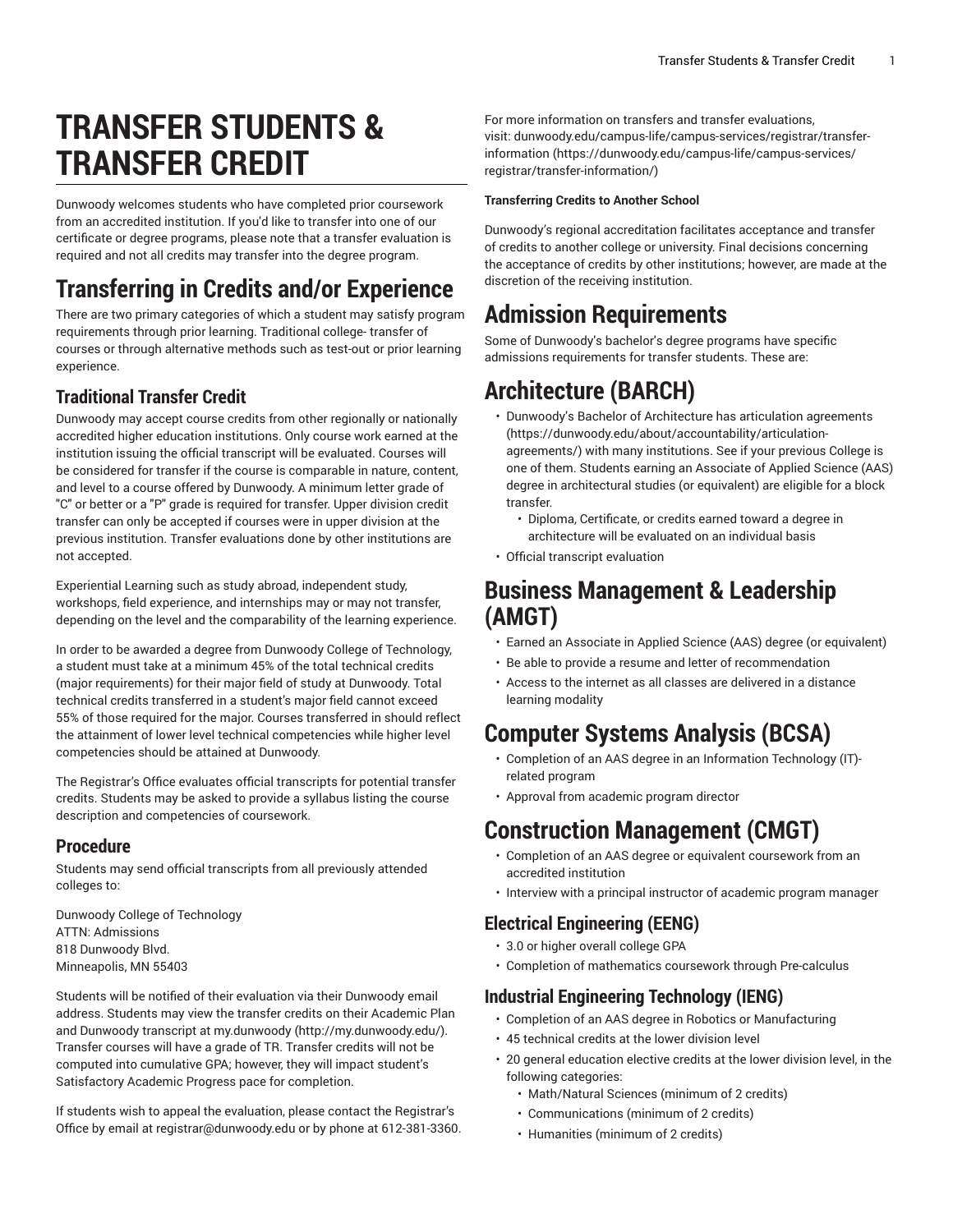- Social Sciences (minimum of 2 credits)
- General Electives (minimum of 12 credits)
- 3.0 or higher overall college GPA
	- Note: Students with a GPA between 2.5 2.9 are eligible to start in Industrial Engineering Technology (IENG), but must achieve a GPA of 3.0 upon completion of the first 9 credits of IENG technical coursework (i.e., any courses that start with 'IENG').

### **Mechanical Engineering (MENG)**

- 3.0 or higher overall college GPA
- Completion of mathematics coursework through Calculus II

### **Software Engineering (SENG)**

• 3.0 or higher overall college GPA

## **Transfer Credit**

Some Dunwoody programs are considered competitive for enrollment. These programs have specific requirements for transfer. Transfer credits are granted at the discretion of the Registrar's Office and academic program manager/dean.

#### **Radiologic Technology**

The following courses are not eligible for transfer to the program: Anatomy, Physiology I & II, Human Disease, and all technical credits.

#### **Mathematics**

Math courses taken within the past 5 years will be reviewed. Students can request a review for specific mathematic courses taken outside of the last 5 years for content relevancy.

#### **Computer Technology Programs**

Software-specific classes completed within the past 5 years will be reviewed for transfer credit.

#### **Automotive Programs**

Technical transfer credits for any of the Automotive Programs, from a non- Automotive Service Excellence Education Foundation (ASE) accredited Post-Secondary Automotive program will not be accepted.

Technical transfer credits for any of the Automotive Programs, from an Automotive Service Excellence Education Foundation (ASE) accredited Post-Secondary Automotive program will be reviewed on a case by case basis given the following criteria; Minimum grade for transfer coursework is a grade of B. Course work must have been completed within the last 5 years. Experiential Learning credits, such as field experience, or internships will not be accepted.

Testing Out of any technical courses within the Automotive Program will not be allowed.

#### **School of Engineering**

For students to receive credit for Calculus Based Physics, only math and science components completed within the last 5 years will be reviewed for transfer credit.

Introduction to Engineering cannot be fulfilled by transfer for students entering the Industrial Engineering Technology program.

### **Completion Degrees**

#### **General Requirements**

• Technical requirements will be reviewed by Dunwoody faculty for the application of a block transfer of credits.

- Cumulative GPA of a 2.0 or higher will be considered for the block transfer.
- The general education course(s) under consideration must be comparable in nature, content and level to a course offered by Dunwoody.
- Specific technical or mathematic courses taken outside of the last 5 years will be reviewed for content relevancy.
- Experiential Learning such as study abroad, independent study, workshops, field experience, and internships may or may not transfer, depending on the level and the comparability of the learning experience.
- Lower division credits may transfer as upper division if the course content and rigor is comparable and allows the student to meet the upper-division degree requirements.

#### **Bachelor of Architecture**

• Bulk transfer of up to 45 lower division technical credits

#### **Bachelor of Science in Construction Management**

- Bulk transfer of up to 38 lower division technical credits
- Specific Review for prerequisite credits allows for 6 additional transfer credits for Estimating, Scheduling, Building Codes

#### **Enrolling at Another Institution as a Dunwoody Student**

Students may enroll in classes at another institution while enrolled in a program at Dunwoody. If a student wishes to transfer completed credits to Dunwoody, they must submit a [Permission](https://forms.office.com/Pages/ResponsePage.aspx?id=8YW5M5kbQUe2nEa5mY2bGGVkeBaVxcRNtQk1xv8EqnRUQVJVRkVaTk9EUVdVSk1aQVlRNFgzTzk1OCQlQCN0PWcu) to Transfer [Credit](https://forms.office.com/Pages/ResponsePage.aspx?id=8YW5M5kbQUe2nEa5mY2bGGVkeBaVxcRNtQk1xv8EqnRUQVJVRkVaTk9EUVdVSk1aQVlRNFgzTzk1OCQlQCN0PWcu) form [\(https://forms.office.com/Pages/ResponsePage.aspx?](https://forms.office.com/Pages/ResponsePage.aspx?id=8YW5M5kbQUe2nEa5mY2bGGVkeBaVxcRNtQk1xv8EqnRUQVJVRkVaTk9EUVdVSk1aQVlRNFgzTzk1OCQlQCN0PWcu) id=8YW5M5kbQUe2nEa5mY2bGGVkeBaVxcRNtQk1xv8EqnRUQVJVRkVaTk9EUVdV to the Registrar's Office prior to registering for the course. The Registrar's Office will determine whether a course is transferrable or not. Students must submit official transcripts to the Registrar's Office upon completion of the course, and the Registrar's Office will then evaluate and transfer in any applicable credits.

### **International Transcripts**

International transcript evaluation follows all previous requirements as well as the below requirements:

- The institution at which the student earned course credit and the course for which transfer is under consideration must be reviewed and approved by an international credential evaluator such as World Education Services (WES) [wes.org \(http://wes.org/](http://wes.org/)) and Educational Credential Evaluators Inc. (ECE) [ece.org](http://ece.org/) (<http://ece.org/>).
- The evaluation is done at the student's expense.
- The student must obtain and furnish to the College an official evaluation (course-by-course report) completed by the international credential evaluator.

### **Military Service Credit**

Courses completed during military service, with American Council on Education (ACE) credit recommendations, may be eligible for transfer credit. Veteran and military students may provide an official transcript for evaluation. Transcripts can be requested from the below websites:

- Army, Sailor/Marine and Coast Guard: [https://jst.doded.mil](http://jst.doded.mil) ([http://](http://jst.doded.mil) [jst.doded.mil](http://jst.doded.mil))
- Air Force: <https://www.airuniversity.af.mil/Barnes/CCAF/>
- Veterans (Army, Navy, Marine Corps, Coast Guard served prior to 1976) and Air Force served prior to 1972): [https://www.archives.gov/](https://www.archives.gov/veterans/military-service-records/)